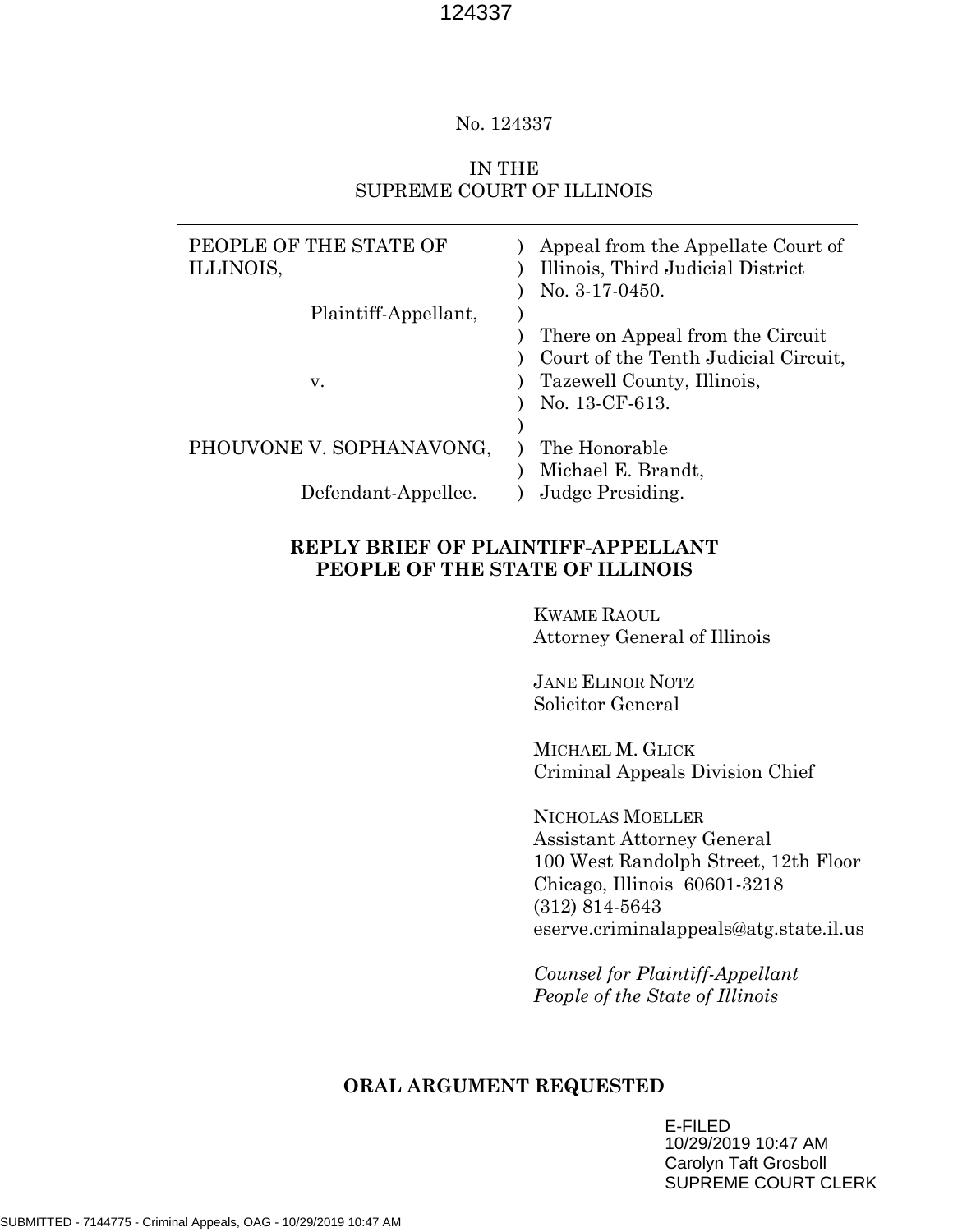# **POINT AND AUTHORITIES**

| Defendant Forfeited His Claim Because He Did not Raise It in the |
|------------------------------------------------------------------|
|                                                                  |
|                                                                  |
|                                                                  |
|                                                                  |
|                                                                  |
|                                                                  |
|                                                                  |
|                                                                  |
|                                                                  |
|                                                                  |
|                                                                  |
|                                                                  |
|                                                                  |
|                                                                  |
|                                                                  |
|                                                                  |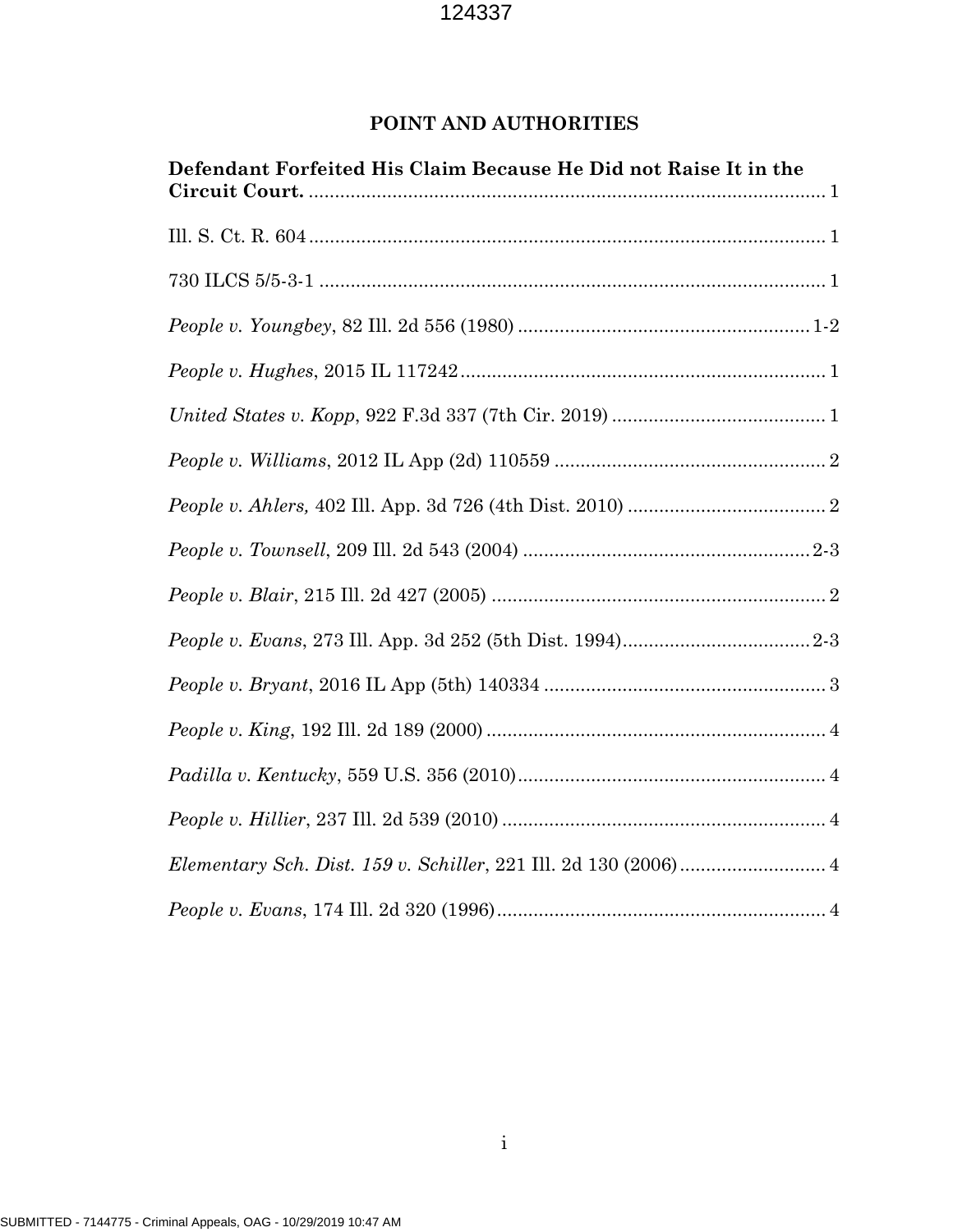# **Defendant Forfeited His Claim Because He Did not Raise It in the Circuit Court.**

Supreme Court Rule 604(d) requires a defendant who has entered a negotiated guilty plea to file a written motion to withdraw his plea and vacate the judgment before an appeal challenging the plea will be heard. Ill. S. Ct. R. 604(d). Any issue not raised in that motion is forfeited. *See id*.; *see also* Peo. Br. 13-14.1 A straightforward application of this long-established rule necessarily leads to the conclusion that, because defendant did not raise his present claim in his initial or amended motion to withdraw his guilty plea*, see* C75, 95-96, he forfeited it.

This Court has stressed that parties must first raise claims in the circuit court because "[f]ailure to raise claims of error before the trial court denies the court the opportunity to correct the error immediately and grant a new trial if one is warranted, wasting time and judicial resources." *People v. McLaurin*, 235 Ill. 2d 478, 488 (2009). Moreover, "'[w]ithout a post-trial motion limiting the consideration to errors considered significant, the appeal is open-ended. Appellate counsel may comb the record for every semblance of error and raise issues on appeal whether or not trial counsel considered them of any importance.'" *People v. Enoch*, 122 Ill. 2d 176, 186 (1988) (quoting *People v.* Caballero, 102 Ill. 2d 23, 31-32 (1984)). Accordingly, reviewing courts routinely enforce forfeiture in the context of challenges to guilty pleas

 $\overline{a}$ 

<sup>1</sup> Citations to the People's appellant brief and defendant's appellee brief appear as "Peo. Br. \_\_" and "Def. Br. \_\_," respectively.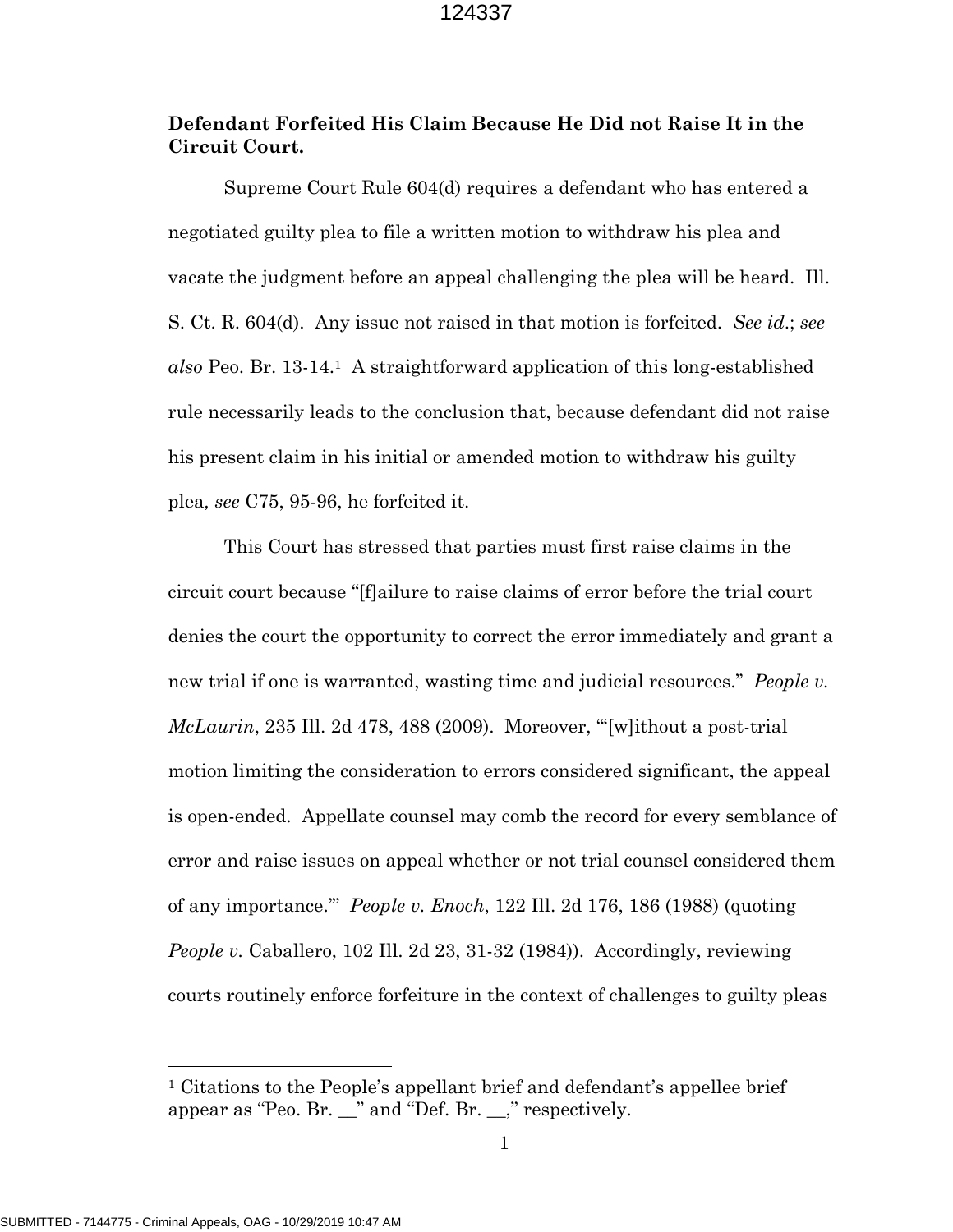where the defendant has failed to raise an argument before the circuit court. *See, e.g., People v. Williams*, 2012 IL App (2d) 110559, ¶ 12 (recognizing forfeiture for failure to raise claim in motion to withdraw plea); *People v. Ahlers,* 402 Ill. App. 3d 726, 732 (4th Dist. 2010) (failure to raise claim in post-plea motion resulted in forfeiture).

Defendant asks this Court to carve out an exception to this rule for claims alleging non-compliance with section 5-3-1 of the Code of Corrections, 730 ILCS 5/5-3-1, pertaining to the requirement that the trial court consider a presentence investigation report (PSI) at sentencing. Although this Court has held that the PSI required by section 5-3-1 cannot be waived except in the manner prescribed by the statute, *see People v. Youngbey*, 82 Ill. 2d 556, 561, 564-65 (1980), forfeiture is distinct from waiver: waiver refers to the "voluntary relinquishment of a known right," while forfeiture is defined as a "failure to timely comply with procedural requirements," *People v. Hughes*, 2015 IL 117242, ¶ 37. The distinction is important, because although a forfeited issue can be reviewed upon a demonstration of plain error or ineffective assistance of counsel, a waived issue cannot. *See People v. Townsell*, 209 Ill. 2d 543, 547-48 (2004); *see also United States v. Kopp*, 922 F.3d 337, 341 (7th Cir. 2019).

*Youngbey* did not immunize a section 5-3-1 claim from ordinary forfeiture principles. There, the defendants purported to waive the presentation of a PSI at sentencing. *Youngbey*, 82 Ill. 2d at 558-59. On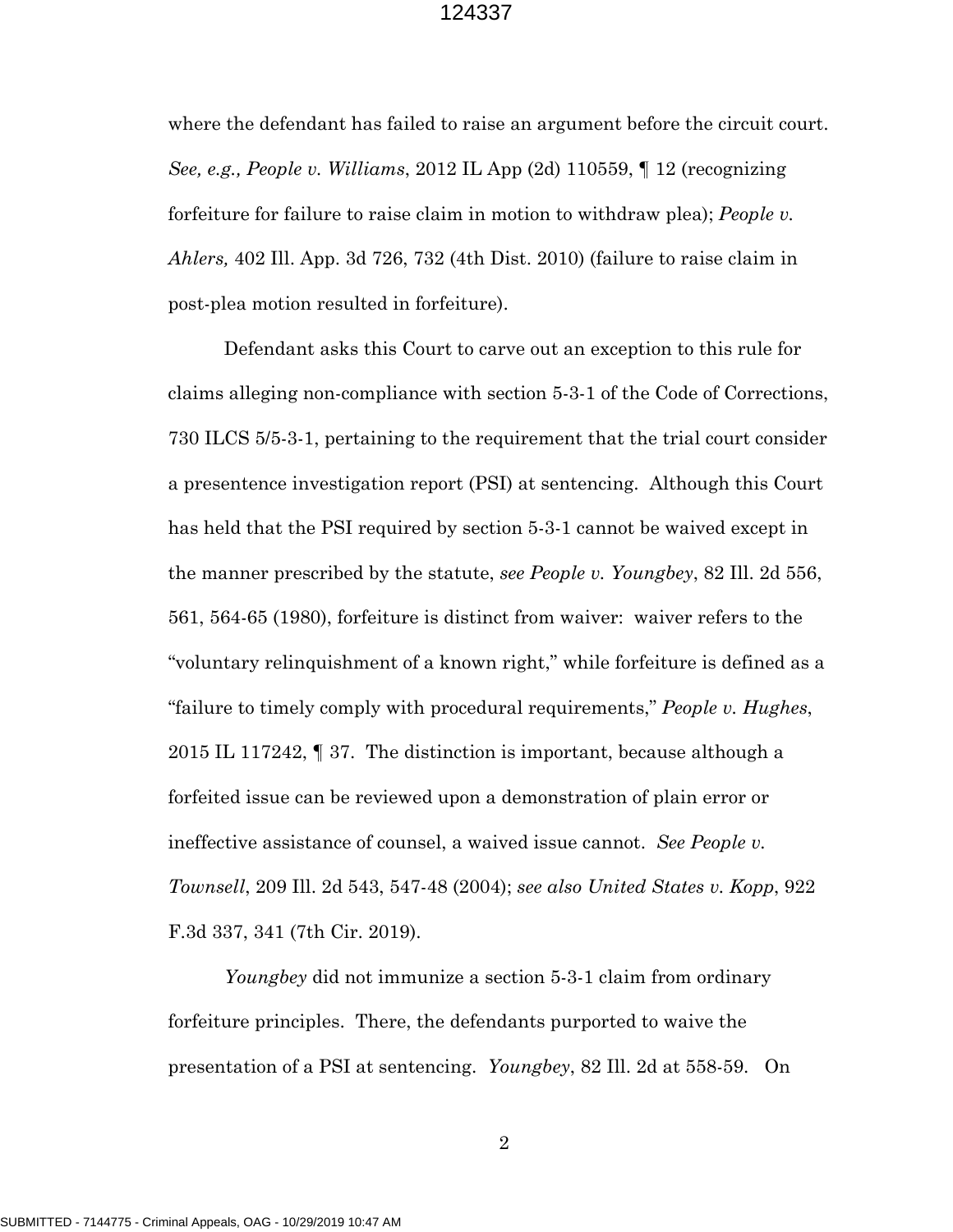appeal, the defendants argued that they could not waive the PSI and that the trial court lacked authority to accept their waivers. *Id.* at 560. Looking to the legislative history of section 5-3-1, this Court found that the PSI served two purposes: it both benefits a defendant by presenting available mitigating information and apprises the sentencing court of the defendant's criminal history. *Id.* at 564-65. Thus, the Court held the PSI requirement is not a personal right of the defendant and cannot be waived except as provided by the statute. *Id.*

But *Youngbey* said nothing about forfeiture. The People did not raise a forfeiture argument, *see id.* at 560, and the Court did not address the issue. Nor does the Court's reasoning support defendant's contention that his section 5-3-1 claim is not subject to forfeiture. *See* Def. Br. 4. *Youngbey*  considered whether section 5-3-1 bestowed upon a criminal defendant a personal right that he could affirmatively waive. 82 Ill. 2d at 564-65. Yet forfeiture, unlike waiver, does not concern the voluntary relinquishment of a right; rather, it is a sanction against a party who failed to follow procedural requirements. *People v. Blair*, 215 Ill. 2d 427, 444 n.2 (2005).

Defendant's reliance on *People v. Evans*, 273 Ill. App. 3d 252 (5th Dist. 1994), and *People v. Bryant*, 2016 IL App (5th) 140334, is misplaced. In *Evans*, the defendant raised a section 5-3-1 claim, arguing that the sentencing court was not fully apprised of his criminal record following his negotiated guilty plea. 273 Ill. App. 3d at 255. The appellate court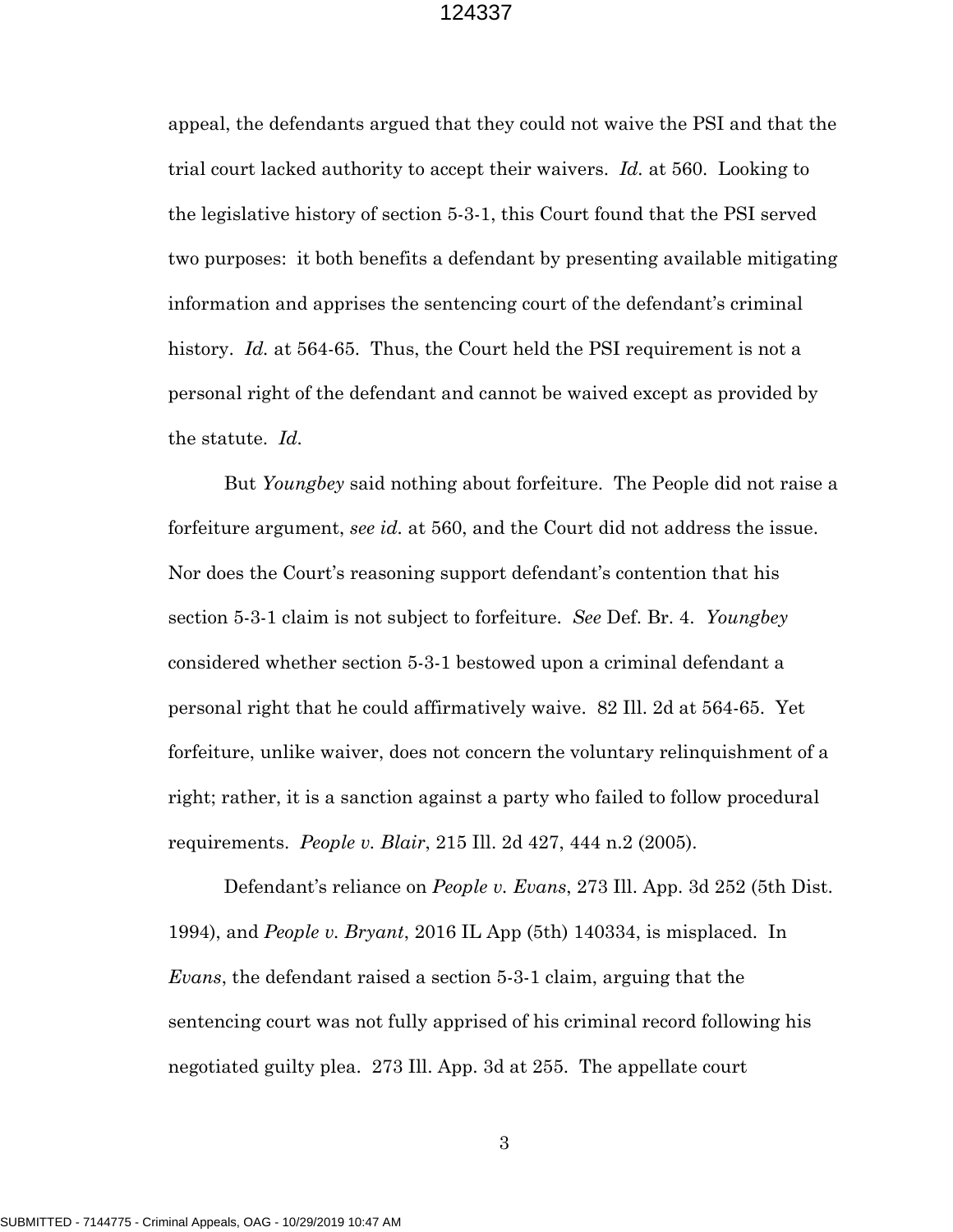"decline[d] to apply the waiver rule by defendant's acquiescence in the procedure or his failure to raise it in his Supreme Court Rule 604(d) motion to withdraw his guilty plea." *Id.* at 257. Thus, the appellate court failed to recognize the critical distinction between waiver and forfeiture, making *Evans* unpersuasive.

In *Bryant*, following a section 5-3-1 violation, the parties agreed that the case should be remanded for a hearing to inform the sentencing court of the defendant's criminal history. 2016 IL App (5th) 140334, ¶ 50. Because the People failed to raise a forfeiture argument, forfeiture was not before the appellate court. *Id.* Accordingly, *Bryant* offers no support for defendant's argument here that his claim cannot be forfeited.

Defendant also argues that section 5-3-1 claims should not be subject to forfeiture because enforcing a defendant's forfeiture would prevent the sentencing court from rejecting "unconscionable" negotiated guilty pleas and deny criminal defendants their due process right to fair sentencing. Resp. Br. 8-9. Defendant is incorrect. Although trial courts are required to "exercise care and discernment" in accepting plea agreements, such courts' primary concern should be whether the agreement is knowing and voluntary, not whether the defendant has made a good deal. *See People v. Evans*, 174 Ill. 2d 320, 325-26 (1996). And in the rare instances where a plea deal is so unjustly disproportionate that it is unconstitutional, enforcement of the forfeiture rule properly places the onus on defendants and their counsel to bring perceived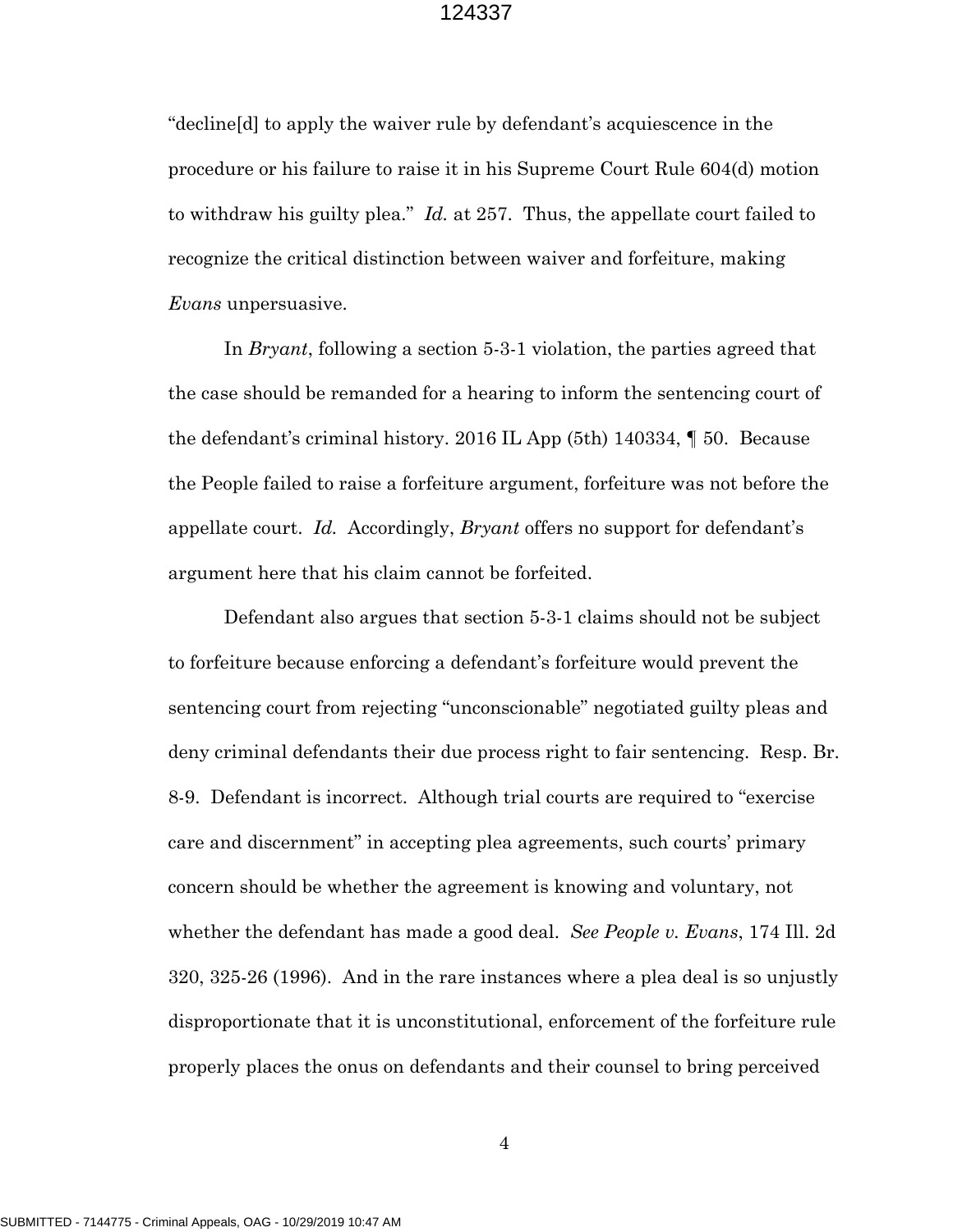section 5-3-1 errors to the attention of the circuit court at the time of sentencing or, at the latest, through a motion to withdraw and vacate the guilty plea. In this way, the sentencing court and the parties can promptly cure any deficiencies and avoid the needless expense and delay of an unnecessary appeal.

And even where a defendant has forfeited a claim, he could file a postconviction petition arguing that plea counsel either failed to preserve the error or advised him to accept an unconscionable plea offer. *See, e.g.*, *People v. King*, 192 Ill. 2d 189, 196 (2000) (addressing claim that counsel failed to preserve error); *see also Padilla v. Kentucky*, 559 U.S. 356, 364 (2010) ("Before deciding whether to plead guilty, a defendant is entitled to the effective assistance of competent counsel.") (internal quotation marks omitted). Or a defendant could overcome the forfeiture — and the courts could address a purportedly unconscionable plea deal — if he established that a plain error had occurred. *See People v. Hillier*, 237 Ill. 2d 539, 545-46 (2010). But defendant here raised neither an ineffective assistance claim nor a plain error argument; thus any such argument would itself be forfeited. *Id.*  (failure to raise plain error argument forfeits plain error review); *Elementary Sch. Dist. 159 v. Schiller*, 221 Ill. 2d 130, 144 n.2 (2006) (arguments not raised are forfeited).

In sum, defendant forfeited his section 5-3-1 claim by failing to include it in his initial or amended motion to withdraw his guilty plea. Although a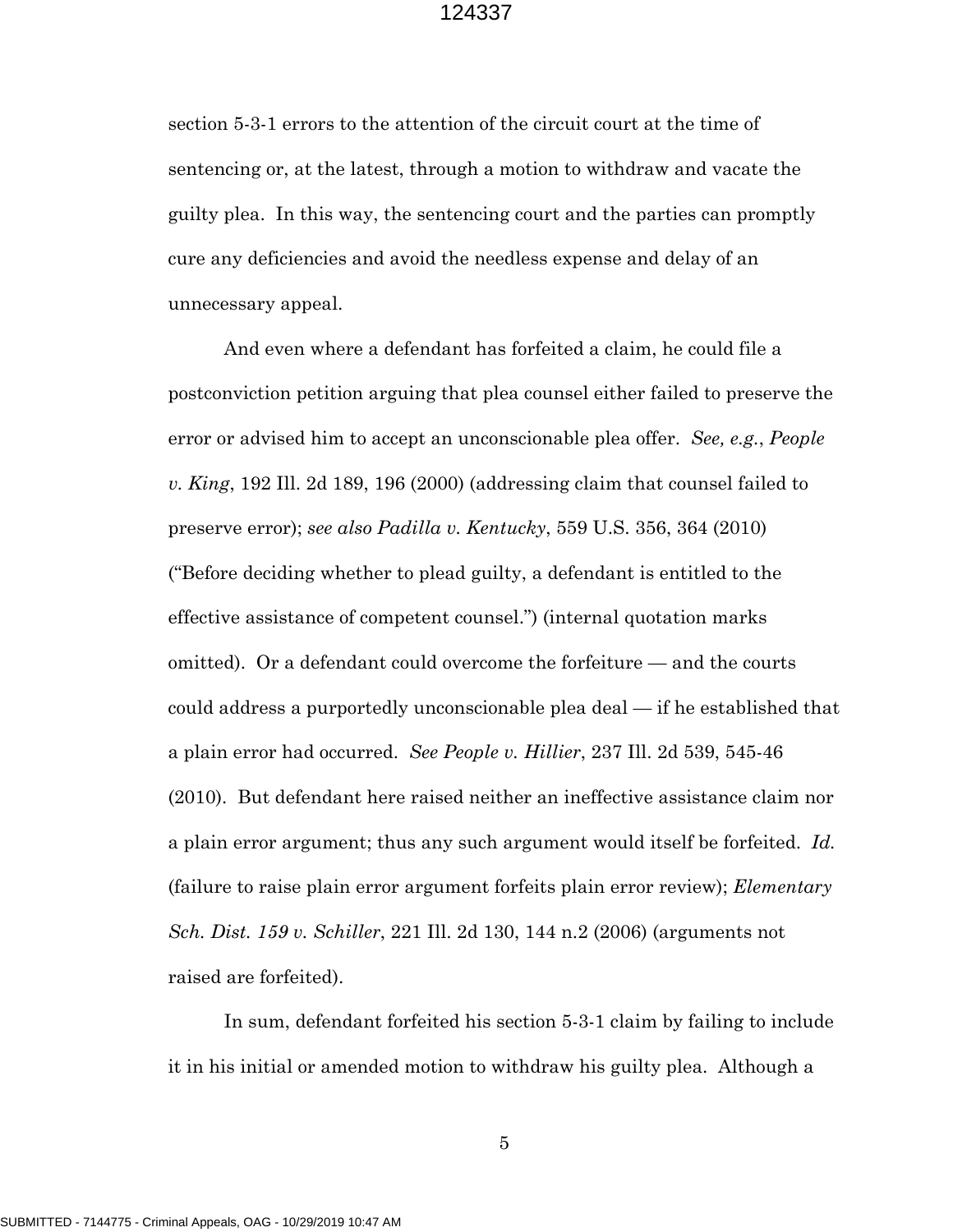defendant cannot waive a PSI under *Youngbey*, a defendant *can* procedurally default a claim that the PSI did not conform to section 5-3-1's requirements under the analytically distinct forfeiture doctrine. Enforcing a defendant's forfeiture does not prevent a court from rejecting or remedying an unconscionable plea deal, and it properly places the onus on defendants and their counsel to promptly bring such claims of error to the sentencing court. Moreover, forfeiture may be overcome, where appropriate, through a meritorious claim of ineffective assistance of counsel or a demonstration of plain error.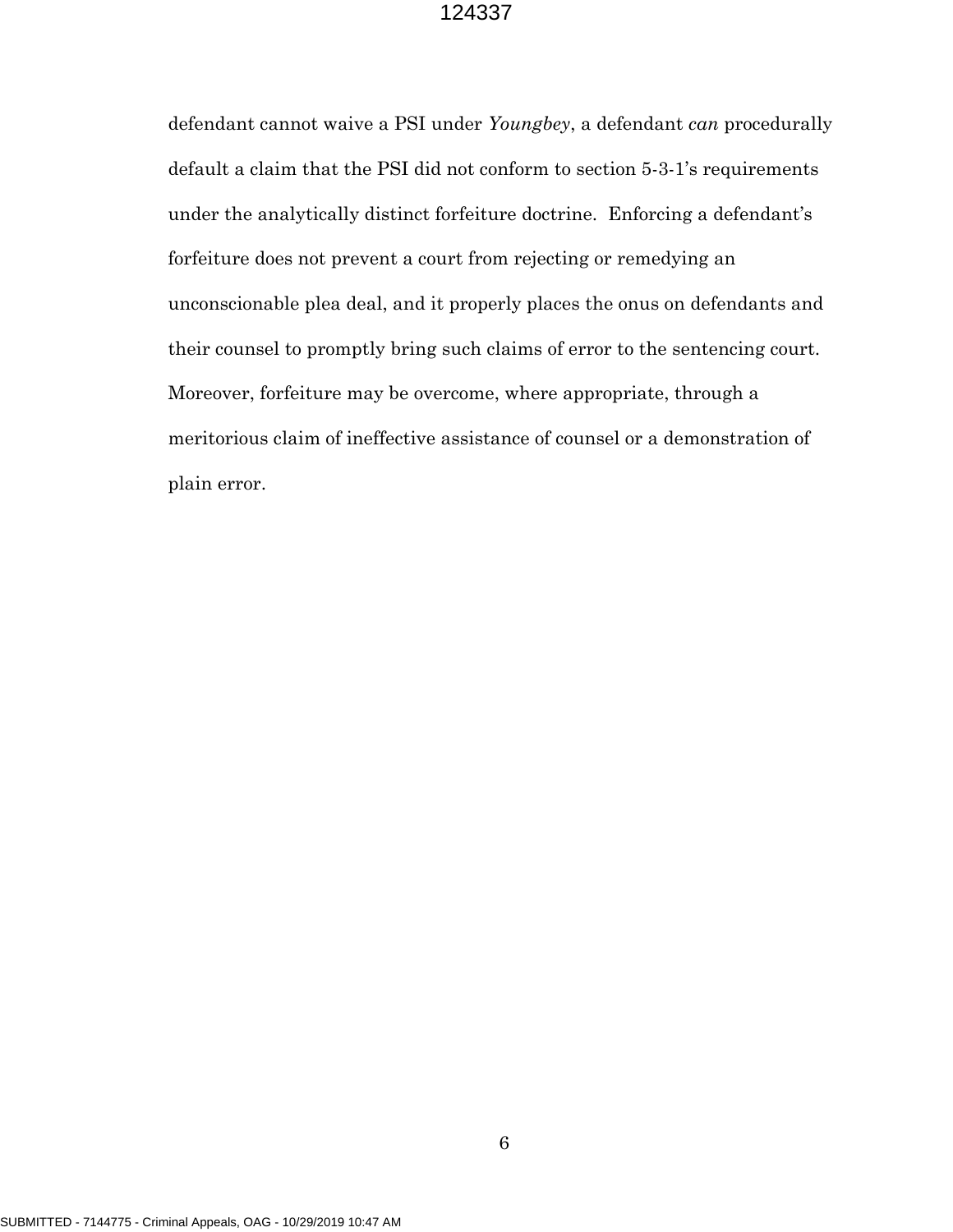## **CONCLUSION**

This Court should reverse the judgment of the Illinois Appellate Court,

Third District.

October 29, 2019 Respectfully Submitted,

KWAME RAOUL Attorney General of Illinois

JANE ELINOR NOTZ Solicitor General

MICHAEL M. GLICK Criminal Appeals Division Chief

/s/ Nicholas Moeller NICHOLAS MOELLER Assistant Attorney General 100 West Randolph Street, 12th Floor Chicago, Illinois 60601-3218 (312) 814-5643 eserve.criminalappeals@atg.state.il.us nmoeller@atg.state.il.us

*Counsel for Plaintiff-Appellant People of the State of Illinois*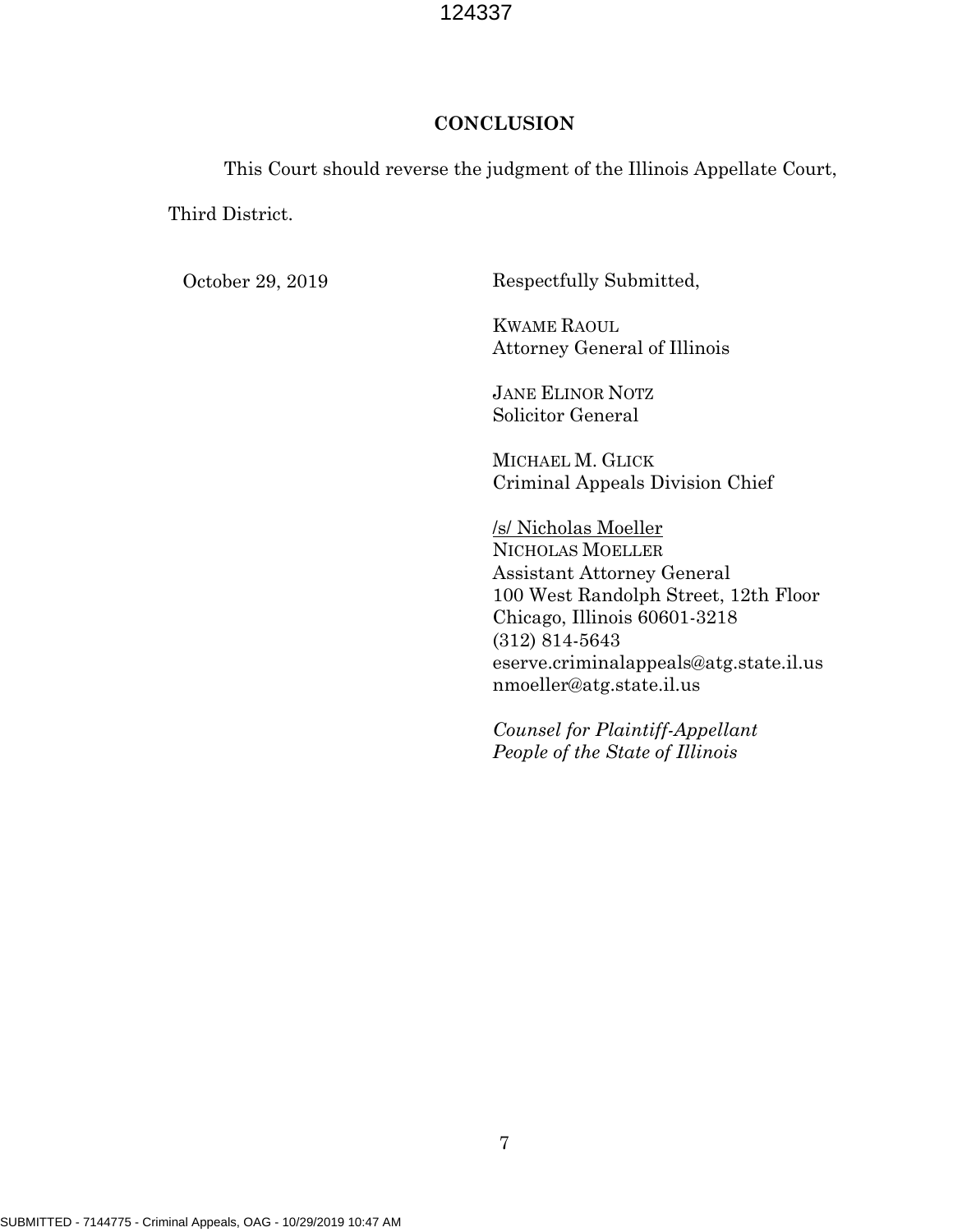### **CERTIFICATE OF COMPLIANCE**

Under penalties as provided by law pursuant to Section 1-109 of the Code of Civil Procedure, I certify that the statements set forth in this instrument are true and correct. I certify that this brief conforms to the requirements of Rules 341(a) and (b). The length of this brief, excluding the pages containing the Rule 341(d) cover, the Rule 341(h)(1) statement of points and authorities, the Rule 341(c) certificate of compliance, the certificate of service, and those matters to be appended to the brief under Rule 342(a), is seven pages.

> /s/ Nicholas Moeller Nicholas Moeller Assistant Attorney General